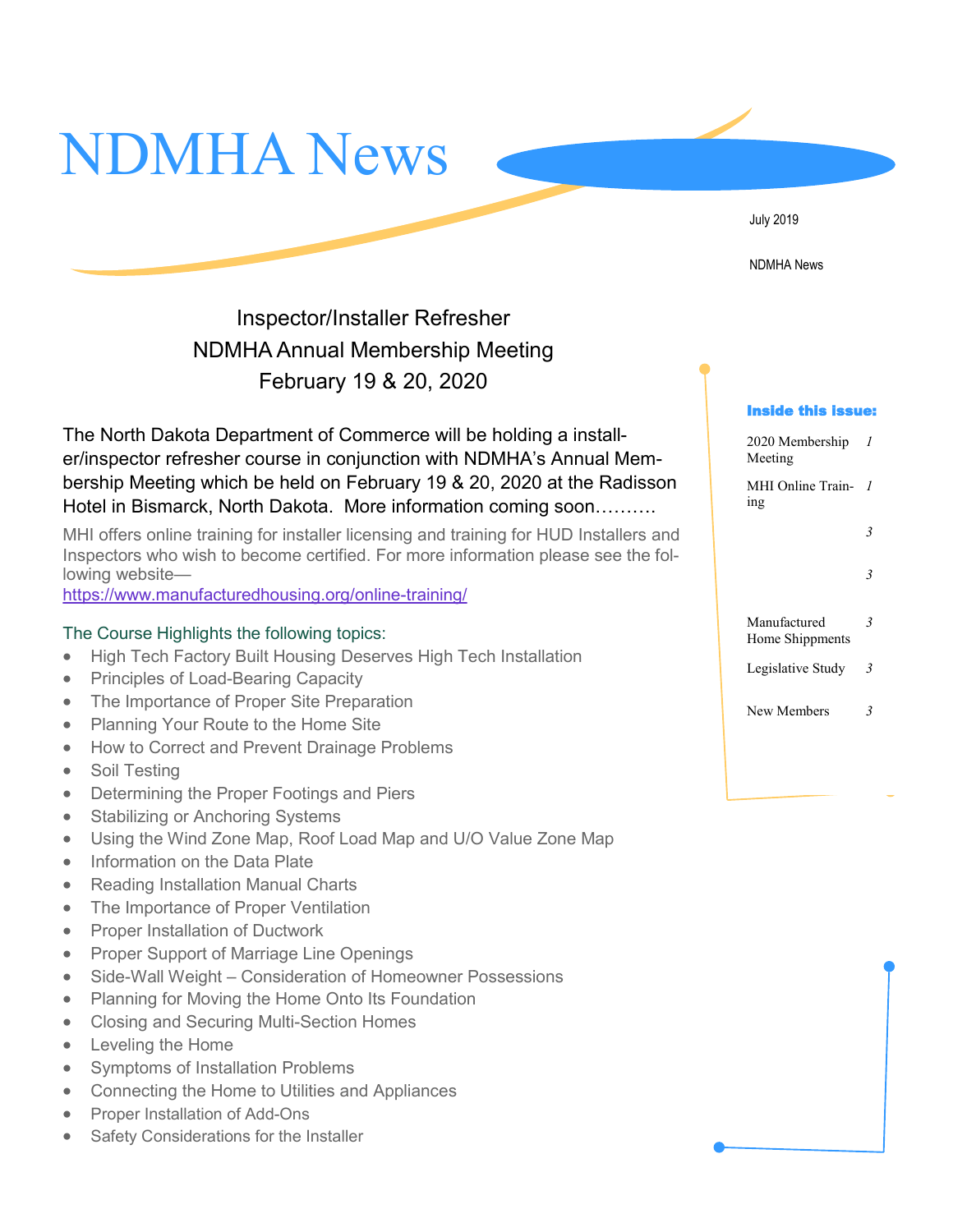## Legislative Outcomes

Two important pieces of good news for North Dakota manufactured housing industry. Huge **SHOUT OUT** to NDMHA Board of Directors, Kent French, NDMHA Members who were front and center and NDMHA lobbyists. If these bills would have passed in their initial language, our industry would have been severely affected. With this legislation, the residents of our communities would have been in a position to demand rights that are now reserved for owners only.

*Message given to the Legislature by Kent French centered on how these two Bills would hurt good, hardworking man*ufactured housing residents by adding costs they can't afford, as well as it is an anti-business Bill. If there was an iso*lated case in North Dakota, we shouldn't raise the rents and fees on thousands of residents that have not had a problem in/with their communities. NDMHA is present at these hearing to protect the good residents as well as our livelihood. These Bills would only increase costs to residents, rent will not be reduced, as there will be major additional costs to manage and maintain meters. The good residents in North Dakota don't want to have to pay an additional hike in their*  rent to satisfy a complaint by an individual or small number of disgruntled individuals whom do not realize what the *cost to them would be if these Bills where to pass.* 

• *House Bill 1528*, a Bill to amend and reenact sections 35-20-17, 47-17-01, and 47-32-04 of the North Dakota Century Code, relating to mobile home lien notices, the amount of time required before a lienholder may sell a mobile home, nonrenewals of at-will leases mobile home lots, and the ability of a mobile home park tenant to cure a nonpayment of rent prior to being evicted. This Bill has a negative impact on both residents and community owners.

LEGISLATIVE OUTCOME: House Bill 1528 was defeated in the House by a vote of 11-82. NDMHA won by a huge margin but surprisingly a few yeas (against us) from Fargo, Williston, Dickinson and Minot.

• *House Bill 1529*, a Bill for an Act to create and enact a new chapter to title 47 of the North Dakota Century Code, relating to utility services in mobile home parks, prohibiting retaliation, and eviction proceedings.

LEGISLATIVE OUTCOME: BIG WIN!!!!! House Bill 1529 is history!!!! The House voted on House Bill 1529 and it was defeated by a margin of 5 Yeas and 82 Nays. The IBL Committee liked the idea that NDMHA took it upon themselves to correct the issue.

Kent French reported that community owners are required to provide residents with documentation on the reason/s for high water or utility bills, if a resident request such documentation. Kent has contacted all the manufactured housing communities in Fargo, spoke with both the owners and managers attempting to find out which manufactured home community would violate a resident's right to see such documentation.

## **HUD Secretary Ben Carson Tours, Touts Manufactured Housing**

HUD Secretary Ben Carson Saturday kicked off his first Innovative Housing Showcase on the National Mall touting the advantages of manufactured homes and the need to provide Americans with more affordable housing options.

He also visited manufactured homes that are on the Mall during the five day event in Washington, D.C.

Secretary Carson said he hoped Congress would notice the homes lining both sides of the mall, in the shadow of the U.S. Capitol, and work with him to update policies and regulations that make it tough for many to afford their piece of the American dream. The American dream.